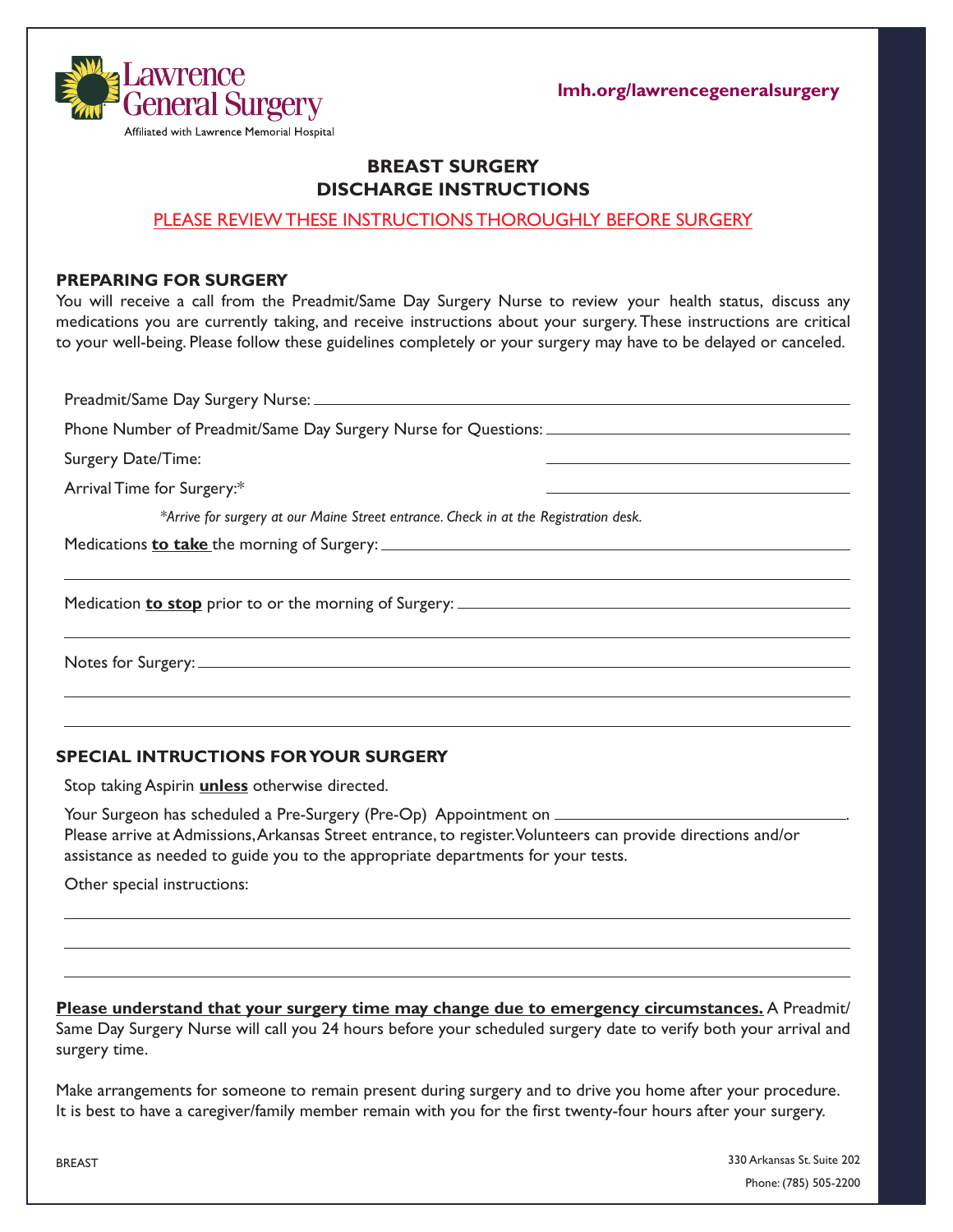

# **DAY OF SURGERY**

### Before you leave home

Do not eat any food, drink any beverage (including ice, etc.), chew gum or use cough drops/throat lozenges, etc. after 12:00 a.m./Midnight the day of surgery, unless directed. You may brush your teeth or rinse your mouth with a small amount of water; however, do not swallow.

Remove any make-up or nail polish. If you wear contact lenses, remove them and use your eyeglasses. Wear loose, comfortable clothing and shoes.

All jewelry should be removed. It is best to leave all valuables and jewelry at home or with your caregiver/family member.

Bring your photo identification and health insurance card(s).

Arriving at LMH

Check in at the Registration desk just inside the Maine Street entrance at LMH. The registration and nursing staff will prepare you for your procedure. You will have the opportunity to speak with anesthesia and your surgeon before surgery, and we will keep your caregiver/driver up-to-date on your health while you are in surgery.

## **AFTER SURGERY**

Depending on your procedure, you will be released to home from the Recovery Unit, or be transferred to the Post-Surgical Care Floor (Third Floor, West). Once you are home, a nurse will contact you for a health update and to review your discharge instructions.This information is also available through My Patient Portal. You can access this site through our main web page at www.lmh.org/my-patient-portal/.

If you require FMLA paperwork, this may be returned to you via portal too. Please allow a week for completion.

Call the Lawrence General Surgery office at (785) 505-2200 at your first opportunity to schedule a follow-up appointment for 7-14 days after your surgery.

Follow-Up Surgery Appointment with Lawrence General Surgery: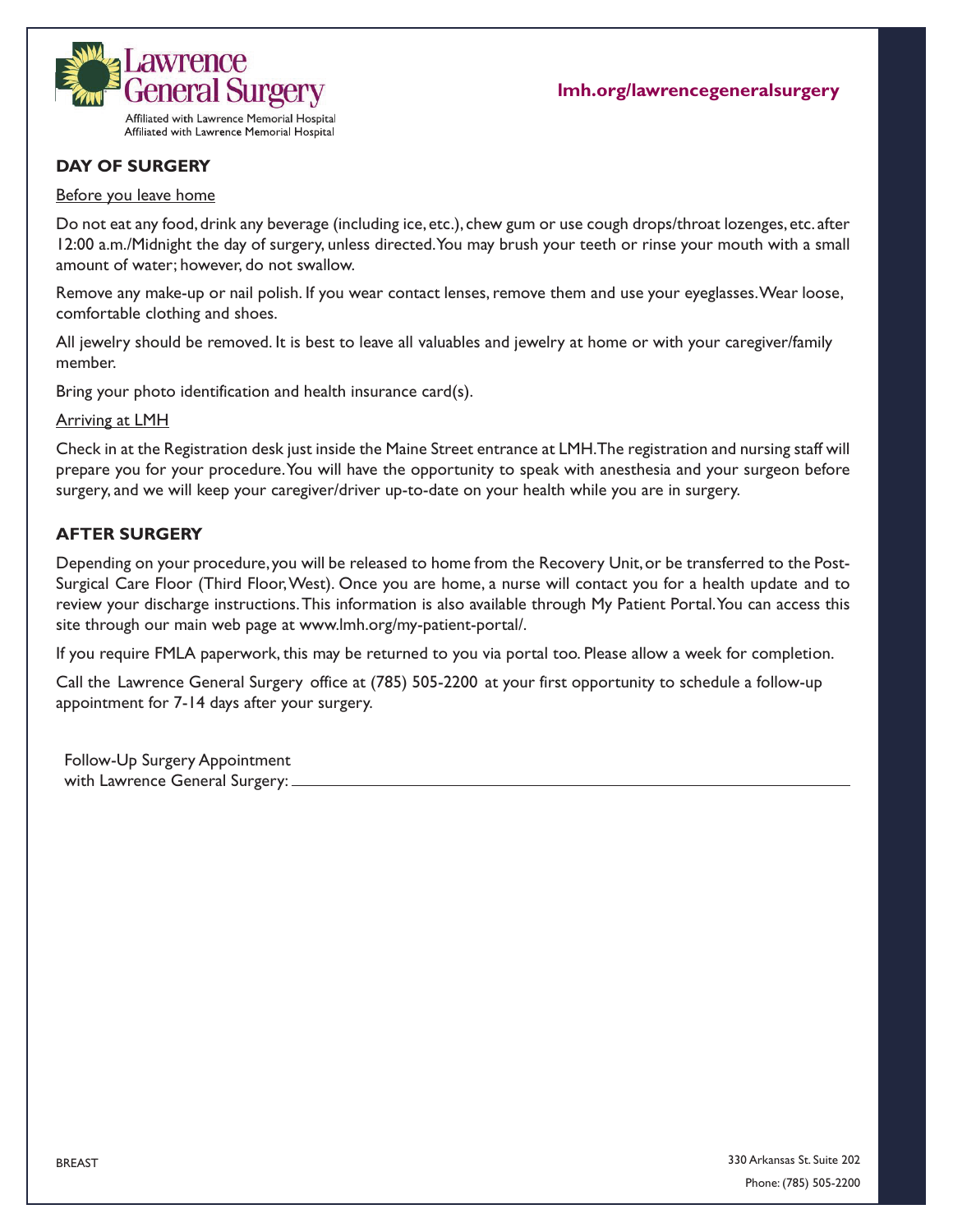

Call the office at any time if you have questions or notice any signs of infection, experience a fever over 101 degrees, wound redness, increasing pain or swelling, or odorous, thick discharge. In case of emergency, please call 911 or go to the nearest emergency department.

# **OPERATIVE SITE**

There may be swelling and bruising of the operative area(s). Often there will be a firm lump at the surgery site for 6-8 weeks. As healing progresses, this will resolve.

There may also be areas of skin numbness and sensation changes in the affected upper, inner arm if lymph nodes were removed.

### Skin Adhesive Dressing

No bandage is needed unless the incision starts to drain or ooze. Do not use ointment on the skin adhesive. You may shower the same day as your surgery, but do not soak the incision area(s) for 1-2 weeks.

# Steristrip<sup>™</sup> Dressing

DO NOT remove the Steristrip™ tape(s) from the incision. Keep the area dry for 24 hours. You may shower after this time, but do not soak the incision area(s) for 1-2 weeks. Please keep the dressing in place for 24-48 hours. If you experience draining or the tape causes a skin irritation, please contact the office.

#### Ace™ Bandage

It is ok to loosen the Ace™ bandage if it is uncomfortably tight, or rewrap it if it becomes too loose. Once it is removed, wear a bra for support and comfort.

Use additional dressing (gauze, Band-Aid®, etc) as needed to cover any drainage from the incision. If you have a drain, please follow the instructions provided for its specific care.

# **PAIN CONTROL**

After the local anesthetic wears off, pain medication may be needed. Begin taking pain medication as soon as discomfort begins and as directed thereafter. Pain medications may have side effects like nausea, vomiting and constipation. Please call the office if you have questions about your pain control.

#### Mild Pain

Acetaminophen (Tylenol®) ibuprofen (Advil® or Motrin®) or naproxen (Aleve®) are acceptable medications to take for mild pain.

#### Severe Pain

Take the prescription medication provided by your doctor in addition to a form of ibuprofen (Advil<sup>®</sup> or Motrin<sup>®</sup>).

DO NOT drive or drink alcohol while taking prescription pain medication.

DO NOT take ibuprofen (Advil<sup>®</sup> or Motrin<sup>®</sup>) or naproxen (Aleve®), if it bothers your stomach, you have kidney disease or you are taking Toradol (ketorolac).

DO NOT take acetaminophen (Tylenol®) while using other medications which also contain acetaminophen, such as Lortab or Percocet.